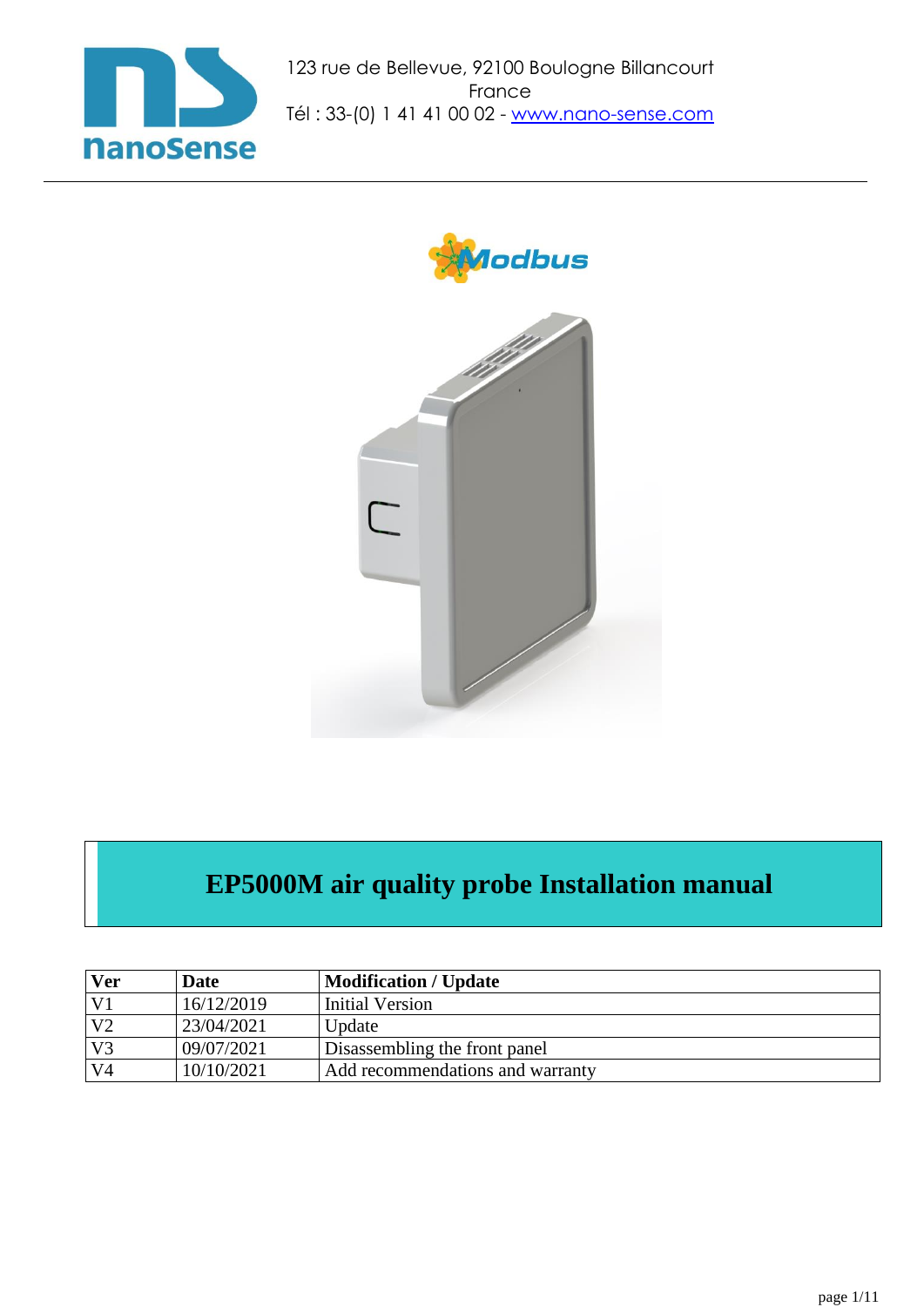

|                | <b>Summary</b> |  |  |  |  |
|----------------|----------------|--|--|--|--|
| $\mathbf{1}$ . |                |  |  |  |  |
| 2.             |                |  |  |  |  |
| 3.             |                |  |  |  |  |
| 4.             |                |  |  |  |  |
| 5.             |                |  |  |  |  |
| 6.             |                |  |  |  |  |
| 7.             |                |  |  |  |  |
| 8.             |                |  |  |  |  |
|                | 8.1.1.         |  |  |  |  |
|                | 8.1.2.         |  |  |  |  |
|                | 8.1.3.         |  |  |  |  |
|                | 8.1.4.         |  |  |  |  |
|                | 8.1.5.         |  |  |  |  |
|                | 8.1.6.         |  |  |  |  |
|                | 8.1.7.         |  |  |  |  |
|                | 8.1.8.         |  |  |  |  |
|                | 8.1.9.         |  |  |  |  |
|                | 8.1.10.        |  |  |  |  |
| 9.             |                |  |  |  |  |
| 10.            |                |  |  |  |  |
| 11.            |                |  |  |  |  |
|                | 12.            |  |  |  |  |
| 13.            |                |  |  |  |  |
| 14.            |                |  |  |  |  |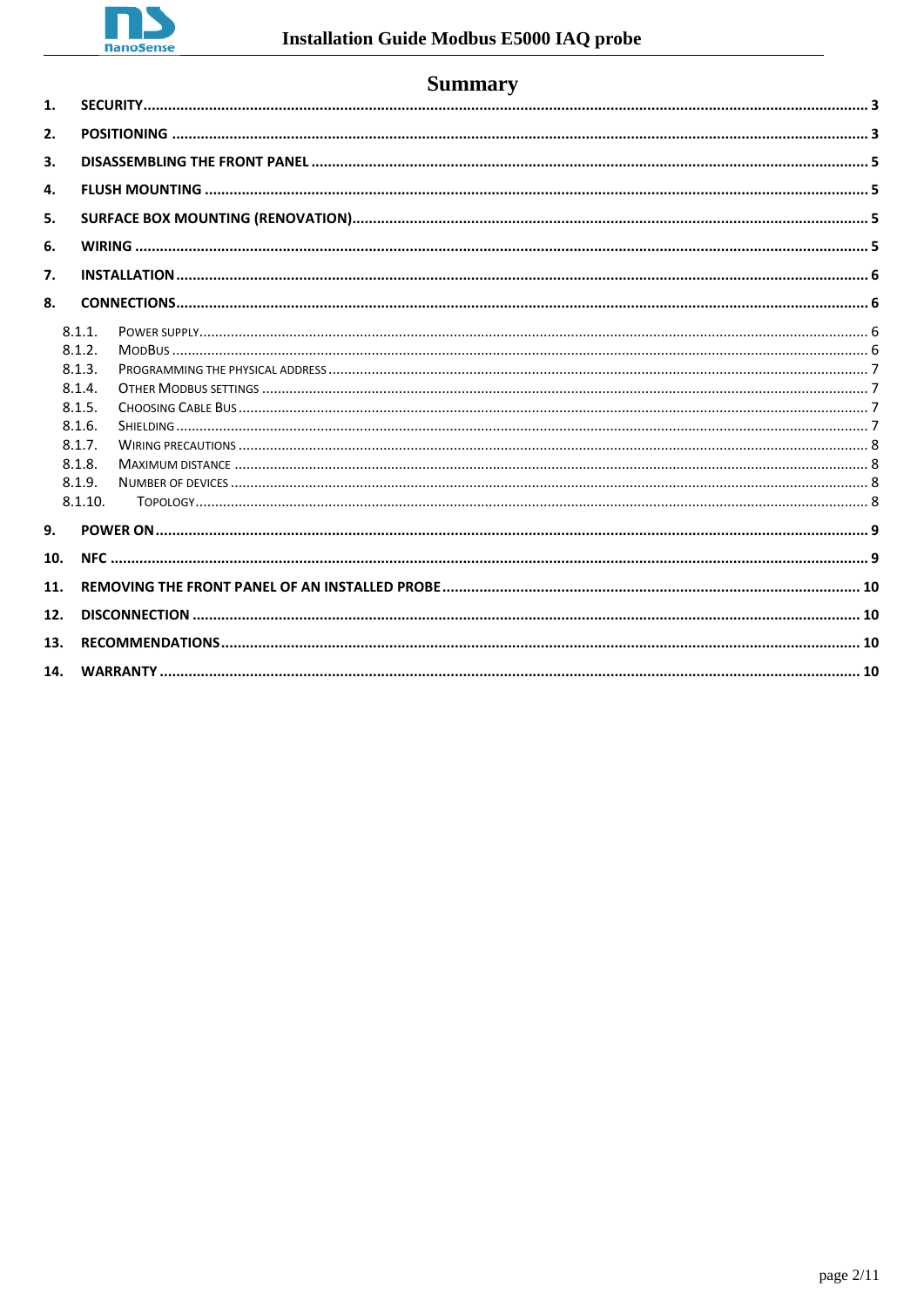### <span id="page-2-0"></span>**1. Security**



Danger of death, risk of electric shock and fire! The installation should only be undertaken by a qualified electrician!

To apply for correct bus and power cables and to activate the device, comply with the state of the art and standards.

Any intervention or modification to the device will invalidate any warranty claim.

• Do not use this probe in environments with regular exposure to silicon vapors (HMDS) because this gradually alters the sensitivity of the VOC sensor.

• Do not use the sensors for measuring gas content relating to safety!

• Use the probe only with secured low voltages!

## <span id="page-2-1"></span>**2. Positioning**

The position of the probe is crucial vis-à-vis efficiency and energy savings for ventilation, heating and cooling.

• The probe is designed to ensure air quality; it must be placed in the area of occupancy of the premise served by outlet vents, on a wall at eyes level (breathing human level, between 1.5 and 1.8m).

• Avoid drafts (near openings, blowing air, doors, outlet vents) and dead zones (niche, shelves and curtains).

• Avoid orthogonal walls (corners of room in particular)

• Avoid heat sources and the proximity of occupants (radius of 1 m from workstation).

• Position the probe vertically on a wall or partition. This device is not intended for installation in duct or ceilings.

• Avoid direct exposure to sunlight. Consider all seasons sun positions

• The measurement of luminous intensity is mainly intended for the measurement of scattered light. This is what corresponds to the perception of our eyes. The positioning of the probe must take into account the quality of the desired measurement.

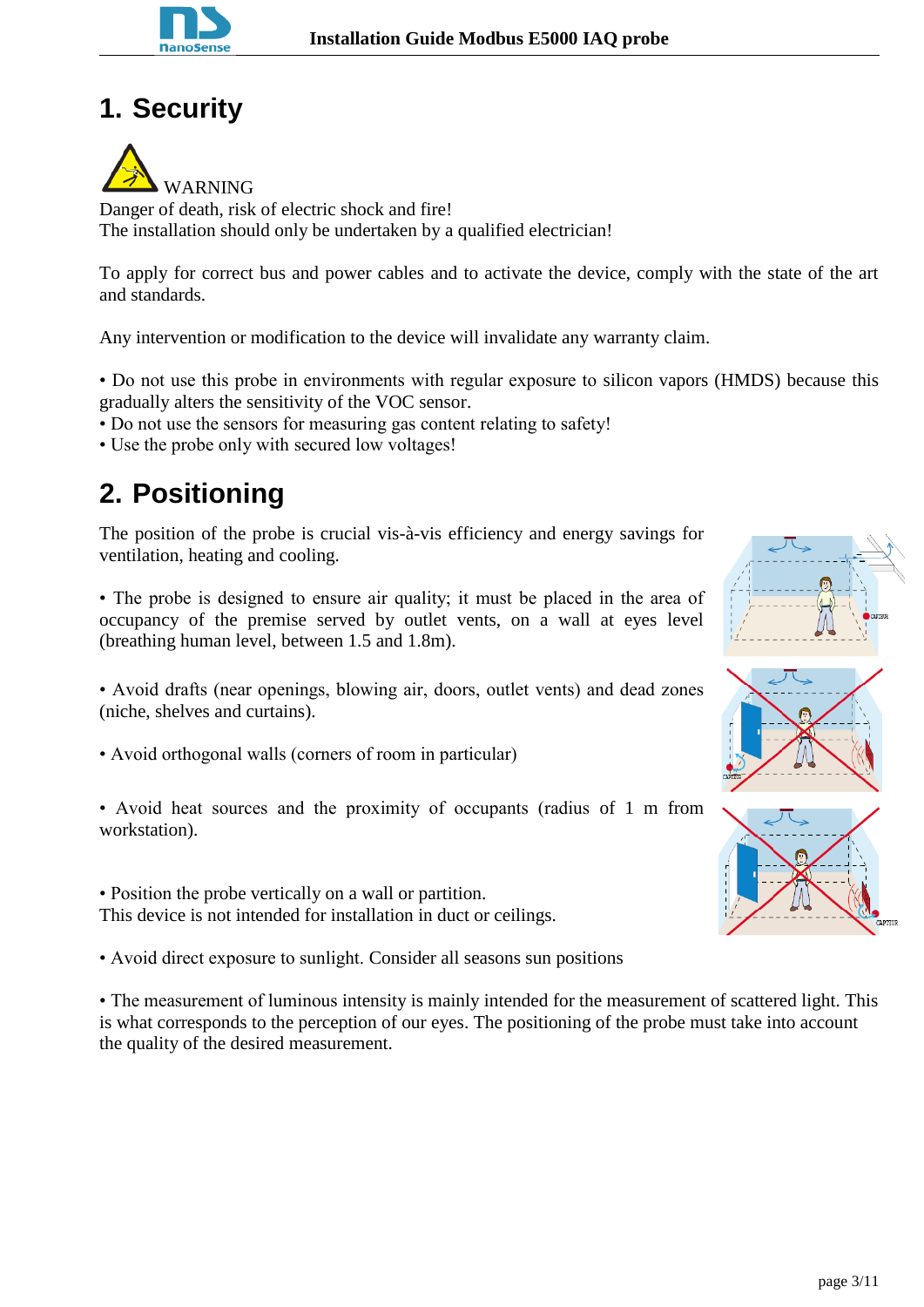

The following graph shows how the different contributions of natural light combine without even taking into account the generally zenithal artificial lighting:



Consideration should also be given to the receptivity of the light sensor which is mounted vertically similar to our eyes:



Any work not in accordance with this documentation or changes to the device will invalidate all warranty claims.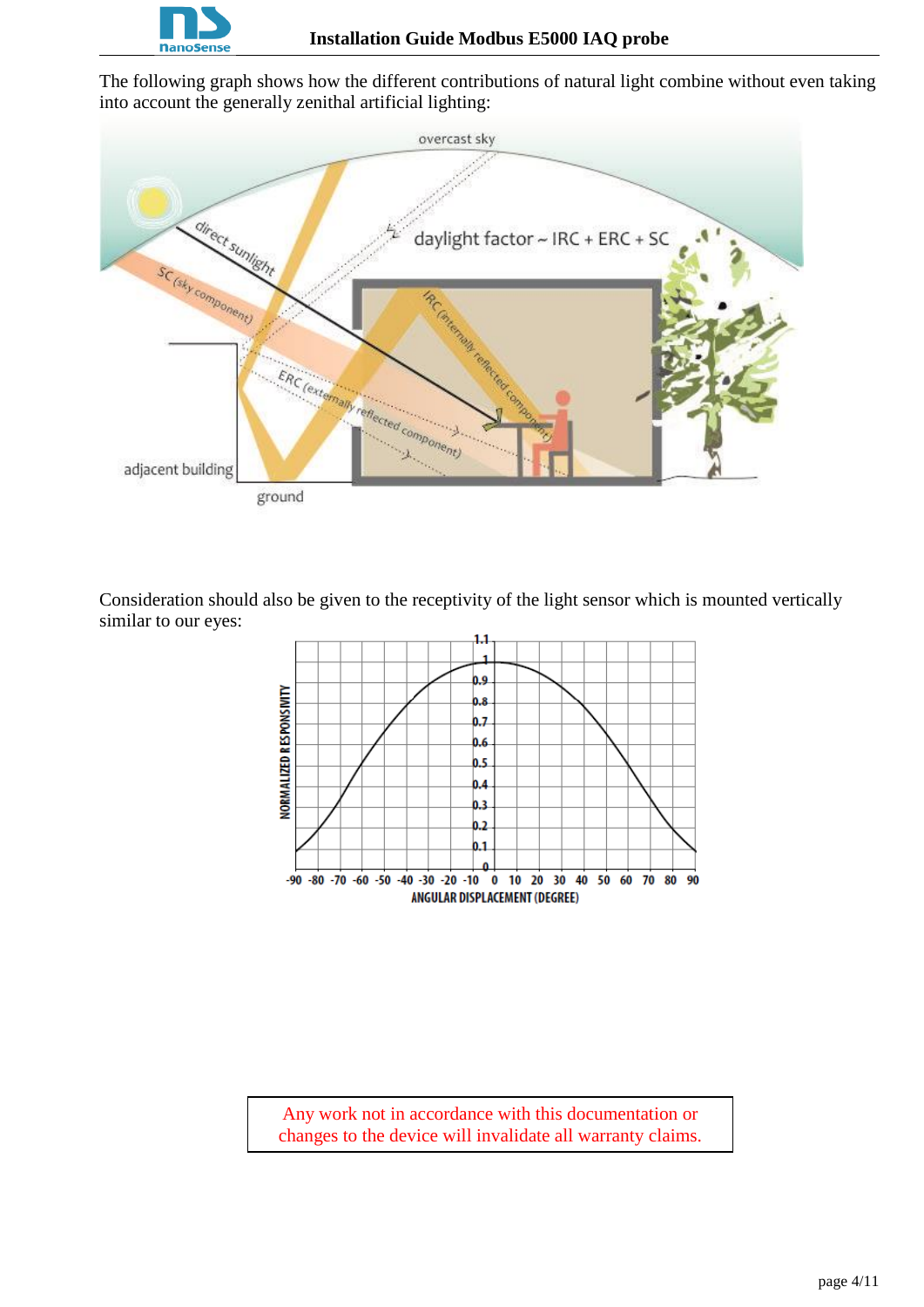

## <span id="page-4-0"></span>**3. Disassembling the front panel**

The front panel is clipped on the apparatus.

Put the probe on a table, the front glass facing the table (connector up)

With your fingernails or your finger move away one clip of the front panel peripheral from the apparatus and pull the apparatus up.

Do not spread the outline too far and do not exert pressure on the glass with your hand or other means as this may disassemble the front panel.

## <span id="page-4-1"></span>**4. Flush mounting**

Use the multi material backbox provided or an airtight insulated backbox with a waterproofing membrane through which the sheath passes. If the backbox passes through the sealing plane, seal between the backbox and the partition with a specific VOC free and silicone free sealant. If ordering the backbox separately:

- Make sure that the backbox doesn't contain Silicone.
- The internal depth of the case must be at least 50mm.
- The internal diameter (about 64mm) shall have a  $40x40$ mm space free up to the bottom)
- The space between screws shall be 60mm
- The height of the screws heads shall be 2mm max)

# <span id="page-4-2"></span>**5. Surface box mounting (renovation)**

Use the specific wall surface box (To be ordered separately).

This box has 4 pre-cut cable passages (one on each side) for wiring under trunking.

In case of a recessed cable, the bottom of the box has a pre-cut central pad.

Fix the box to the wall with four screws, checking the direction (arrow inside the box indicating the "UP" side)

Fix the probe into the box

# <span id="page-4-3"></span>**6. Wiring**

Be careful, wiring must be sealed. Incoming air, even slight, would seriously jam the temperature, humidity and air quality measures.

When the switchboard is located in the heated volume: caulk arrivals between cables and ducts at the switchboard level.

When the switchboard is out of the heated volume, caulk between cables and ducts before entering the heated volume. A sealing plug must also be placed between duct and cable reaching the EP5000 probe to prevent air entry.

When the sealing of the duct is not possible, use a specific sealant without silicone and VOC.











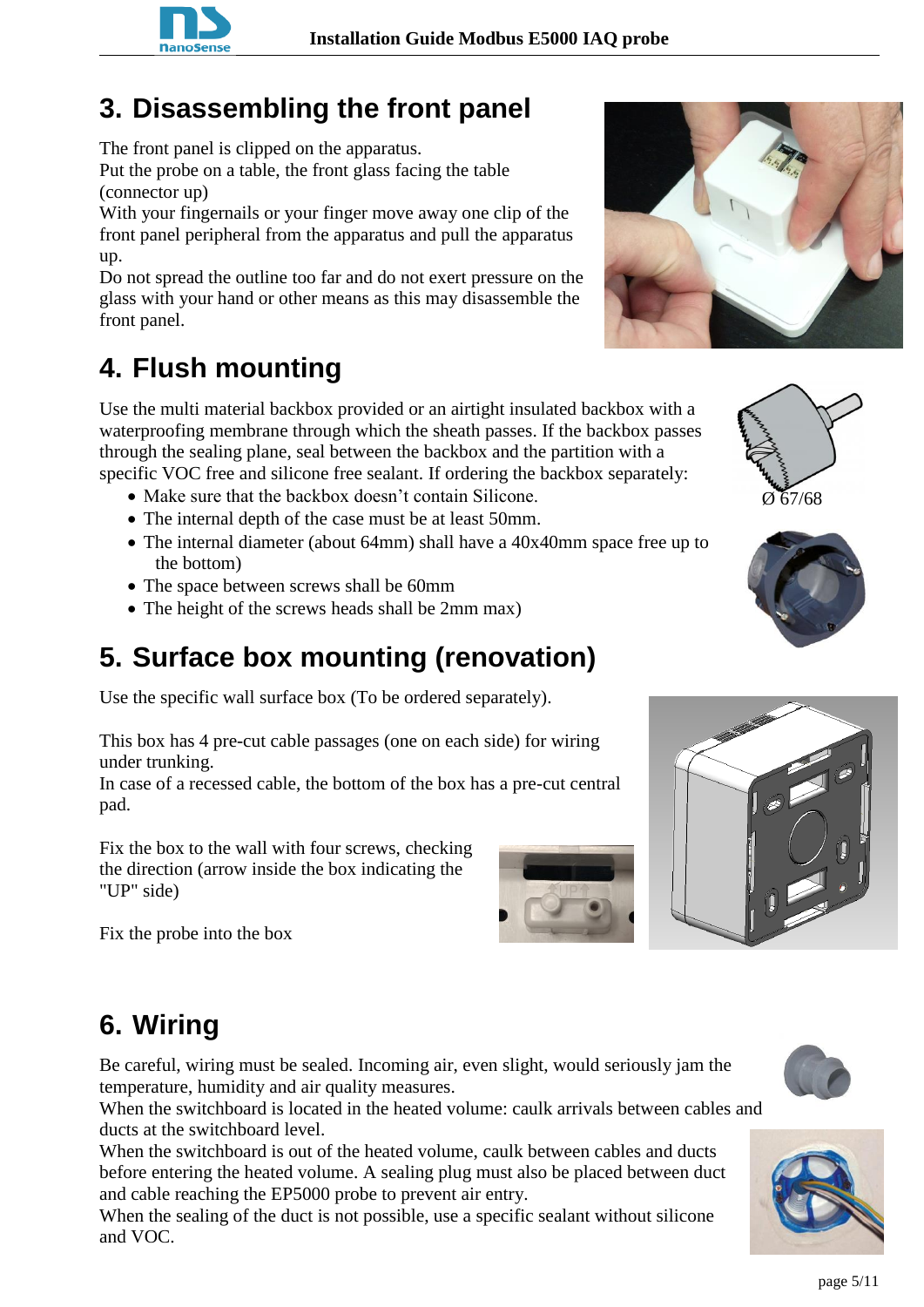

In case of use of electrical backbox, select an airtight case with sealing membrane from which the duct passes through. If the case crosses through the sealing plane (plasterboard), seal between the casing and panel with a special sealant without silicone and VOC.



The connectors accept two 0.8mm cables on the same terminal in order to chain several sensors. Beware of line losses, a 0.8mm cable has a resistance of  $21\Omega$ per Km.



# <span id="page-5-0"></span>**7. Installation**

It is recommended to install the probe at the end of the work (after painting and using silicone-based products).

Connect the ModBus and the 24V DC Power Supply pair cables on the terminal block on the back of the product. Pay attention to marking: Modbus A & B and power supply polarity.

Just push the stripped ends (flexible or rigid) into the connector. In case of a multistrand cable, make sure to well twist them before inserting them. In case of difficulty, push the release tab. Respect the polarity (non-destructive).

Make sure to respect the Up marking otherwise the temperature and humidity measurement will be jammed.

Screw the plate on the backbox.

Plug the front panel onto the plate. Pay attention to the position of the connector in the back of the front plate.

If well mounted, the transparent window of the light sensor shall be on top middle.

# <span id="page-5-2"></span><span id="page-5-1"></span>**8. Connections**

#### **8.1.1. Power supply**

The power supply must be continuous (DC) and between 12 and 32V (24V nominal).

### **8.1.2. ModBus**

<span id="page-5-3"></span>RS485 Modbus connection is not optically isolated. Therefore, you must pay special attention during the installation procedures that they do not cause communication failures or does not damage the RS485 coupler. Follow the points in the table below to ensure proper operation of your communication.

- 1 Use a shielded bus cable and connect one end of the shield to ground. Make sure, wherever possible, that there is no break in the cables. If this is not possible, you must have shield continuity consistent with the EMC at the connection points.
- 2 Keep RS485 cables away from other cables like power cables for example.









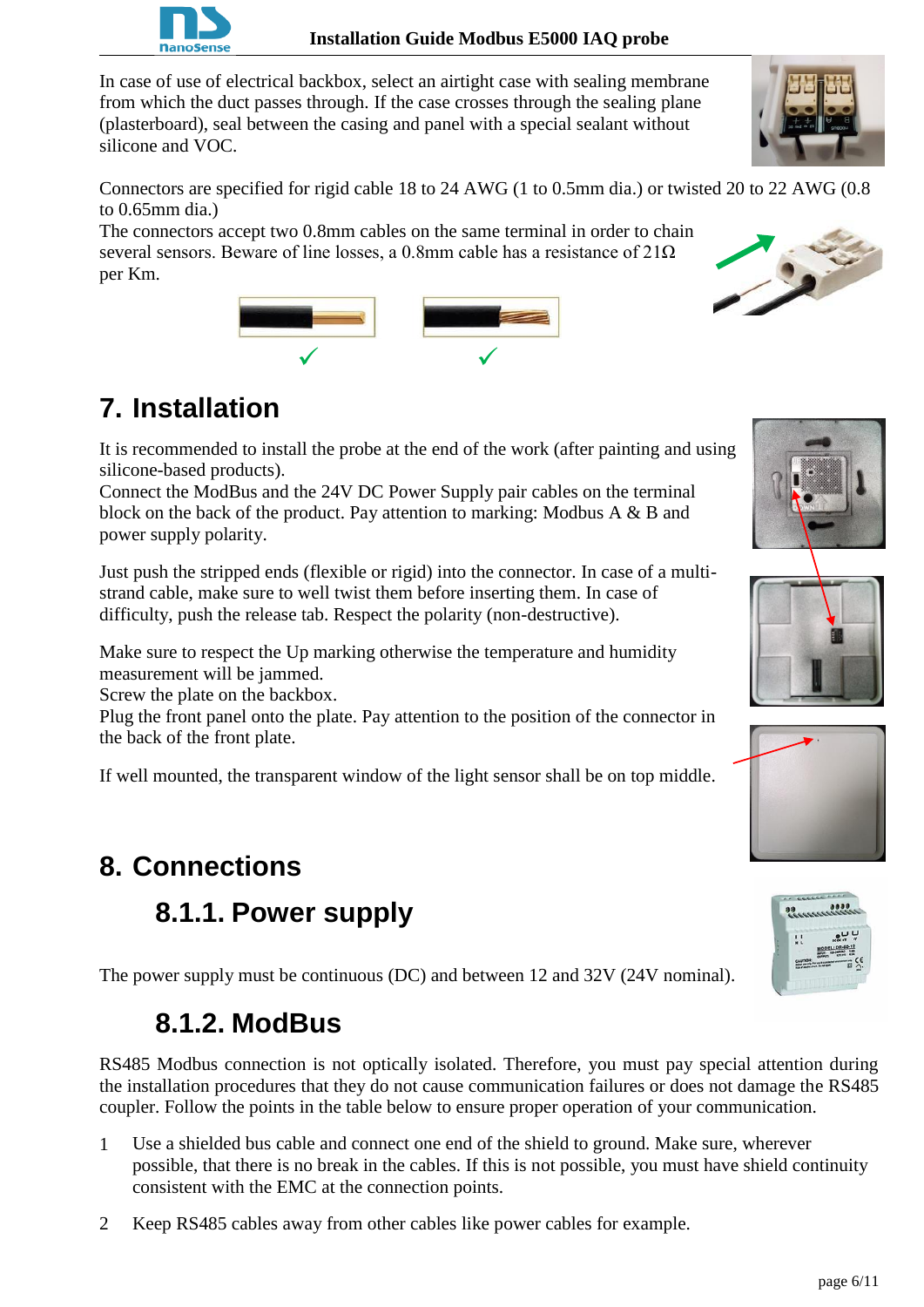

3 Connect the shielding to one end grounded to ensure equipotentiality of the shield. No other grounding is required. The "Shield" terminal of the power supply terminal block is isolated and is intended to facilitate the continuity of shielding.

> THE SHIELD BUS MUST NOT BE CONNECTED TO THE "-" OF THE BUS. Warning: If you do not comply with above, the interface may be destroyed.

- 4 Make sure electrical signals are correct for the bus cable. This sets the resting level of the signal between two posts and is important for identifying the beginning of a message. The EP0000 probe produces a 5V electrical signal. The voltage between the data lines  $+$  (B) and  $-$  (A) should be between 0.5 and 1V.
- 5 For bus cable lengths over 100m, make sure to activate a bus termination at both ends with a  $120\Omega$ resistor (provided on demand with initial delivery)
- 6 The polarization of the bus is also highly recommended using the two other jumpers. RS485 standard requires a differential level of 200 mV for the signal detection. If the RS485 is not polarized, this level will not be reached at rest (without communication on the line) and then the operation will not be guaranteed. For this, a bias is applied to only one point of the bus. It is preferably applied to the master side.

## **8.1.3. Programming the physical address**

<span id="page-6-0"></span>The bus address of the probe can be configured using the smartphone application and the NFC link (up to address 255). The default address is between 1 and 33.

### **8.1.4. Other Modbus settings**

<span id="page-6-1"></span>Thanks to the smartphone application, it is possible to select the speed of the bus and parity.

# **8.1.5. Choosing Cable Bus**

<span id="page-6-2"></span>The RS422 standard recommends 24AWG (0.23mm2) twisted pair cable with a capacity of 16 pF shunt per foot and 100 Ohms characteristic impedance. Although the standard does not specify anything for RS485 wiring, this cable can perfectly be used for RS485.

Another possibility is to choose a cable commonly used in Ethernet cabling.

This cable is commonly referred to as Category 5 cable, it is widely available and very inexpensive, often less than half the price of 24AWG.

This cable has a maximum capacitance of 17 pF per foot (14.5 pF typical) and a characteristic impedance of 100 Ohms.

Category 5 Ethernet cable is available as shielded or unshielded twisted pair and generally exceeds recommendations for RS422 making it an excellent choice for RS485 systems.

## **8.1.6. Shielding**

<span id="page-6-3"></span>It is difficult to say whether shielding is needed in a particular system or not, until issues arise. We recommend that you use shielded cable for added safety. In addition, the shielded cable is not much more expensive than the unshielded one.

Name: Unshielded Twisted Pair: **UTP** (Unshielded Twisted Pair)

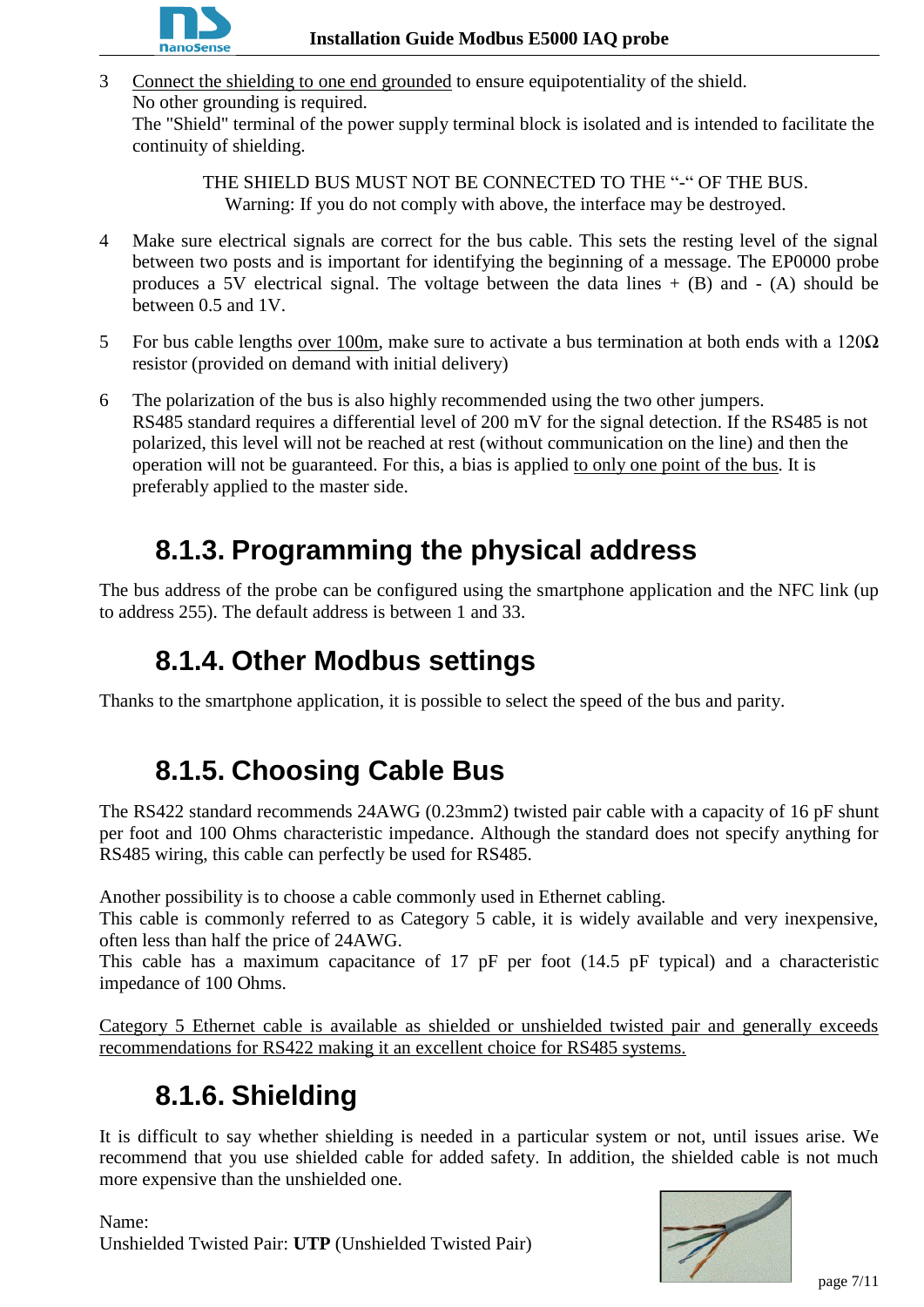

Shielded Twisted Pair: **STP** (Shielded Twisted Pair)



The lines are disturbed by electric and magnetic fields, all the more so if the ventilation motors are controlled by variable speed drives.

To limit disturbances, you must:

- Separate the power lines from the bus cables by metal screens, and pass through separate sheaths (more than 30 mm from the power cables) or with other low current cables,

- Arrange very cleanly and align the cables in solid metal paths,

- Attach the bus cables to press them against the metal supports, without deforming them,

- Regularly (every 5 m) connect the cable trays to the earth with a large section wire,
- Use the appropriate cable,
- Respect the radii of curvature and the mechanical constraints provided.

To benefit from the shielding, it is essential to ensure continuity from one box to another.

The shielding consists of either a foil screen with screen wire, or a braid. Continuity is ensured by connecting either screen wires or braids. Note that the EP5000 probe's does not have a terminal block dedicated to the shielding.

It is recommended to earth the shielding of the building. Ungrounded shielding is more catastrophic than no shielding at all.

#### **8.1.7. Wiring precautions**

<span id="page-7-0"></span>Be careful when stripping not to injure the copper core. A wire damaged when stripping is a weakened wire, it is a risk of breakage.

#### **8.1.8. Maximum distance**

<span id="page-7-2"></span><span id="page-7-1"></span>The maximum distance between the PLC and the last device connected to the bus is 1200 meters.

#### **8.1.9. Number of devices**

The maximum number of peripherals connected to the bus depends on the coupler between the PLC and the bus:

For a 1/2 impedance coupler: 63 subscribers For a 1/4 impedance coupler: 127 subscribers For a 1/8 impedance coupler: 255 subscribers

<span id="page-7-3"></span>All EP5000 probes are compatible with a coupler up to 1/8 impedance.

#### **8.1.10. Topology**

The topology of RS485 cabling must be observed. The cable must go to the first bus coupler device, leave the first device to the second, etc. .. until the last device.

The topologies in tree, branch or star are not allowed.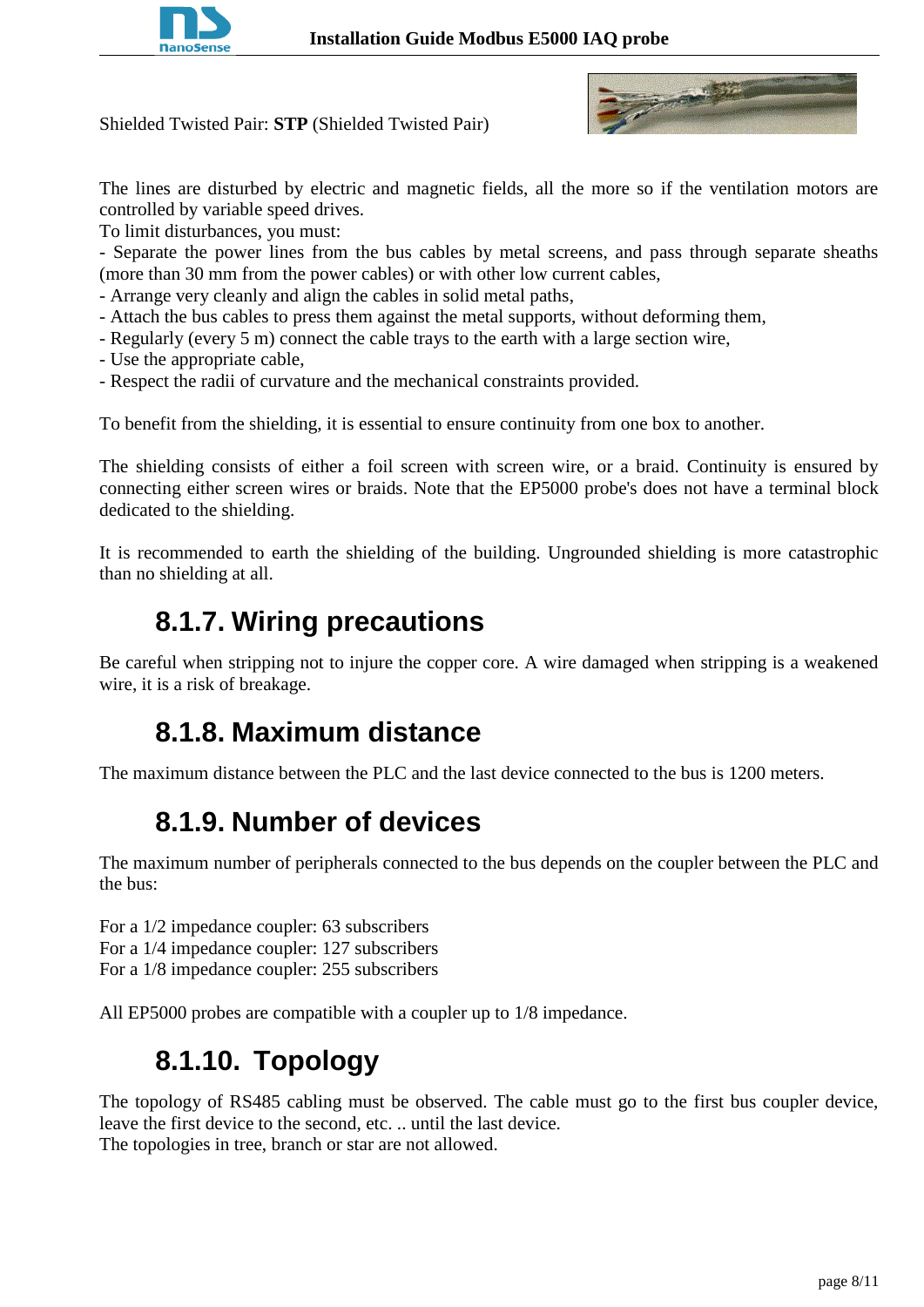



### <span id="page-8-0"></span>**9. Power on**

Few seconds after power-up, all LEDs will be activated individually for a visual test. At the end of the cycle, failure message made of blink between orange and red LED may appear during few seconds, the time to interrogate all sensors then, the blue LED shall "breathes" if the air quality is good enough. The start-up cycle includes built in tests and visual checks of LEDs The cycle lasts about **one minute** in total.

LEDs indicate faults as follows:

| LED code on the front panel         | <b>Identification #</b> | <b>Defective FRU</b>                                                  |
|-------------------------------------|-------------------------|-----------------------------------------------------------------------|
| <b>No LED active</b>                | <b>NA</b>               | Power supply failure suspected or<br>probe power supply board         |
| <b>Red LED on for 5 seconds</b>     |                         |                                                                       |
| Followed by a yellow flash          | $\mathbf{1}$            | Front panel board.                                                    |
| Followed by 2 yellow flashes        | $\overline{2}$          | Single band CO2 sensor module.                                        |
| <b>Followed by 3 yellow flashes</b> | 3                       | Dual band CO2 sensor module                                           |
| Followed by 4 yellow flashes        | 4                       | VOC sensor module                                                     |
| Followed by 5 yellow flashes        | 5                       | Motherboard                                                           |
| Followed by 6 yellow flashes        | 6                       | Interconnection board                                                 |
| Followed by 7 yellow flashes        | $\overline{7}$          | Particle sensor board                                                 |
| Followed by 8 yellow flashes        | 8                       | Power supply board                                                    |
| <b>Red LED blinking</b>             | 9                       | Multiple failures                                                     |
| <b>Alternation Red Blue</b>         | 10                      | Perishable sensor reaching the end<br>of life.                        |
| <b>All LEDs blinking</b>            | 11                      | No communication between front<br>panel and probe. (after 30 seconds) |

### <span id="page-8-1"></span>**10. NFC**

Used for commissioning (See commissioning and App manuals)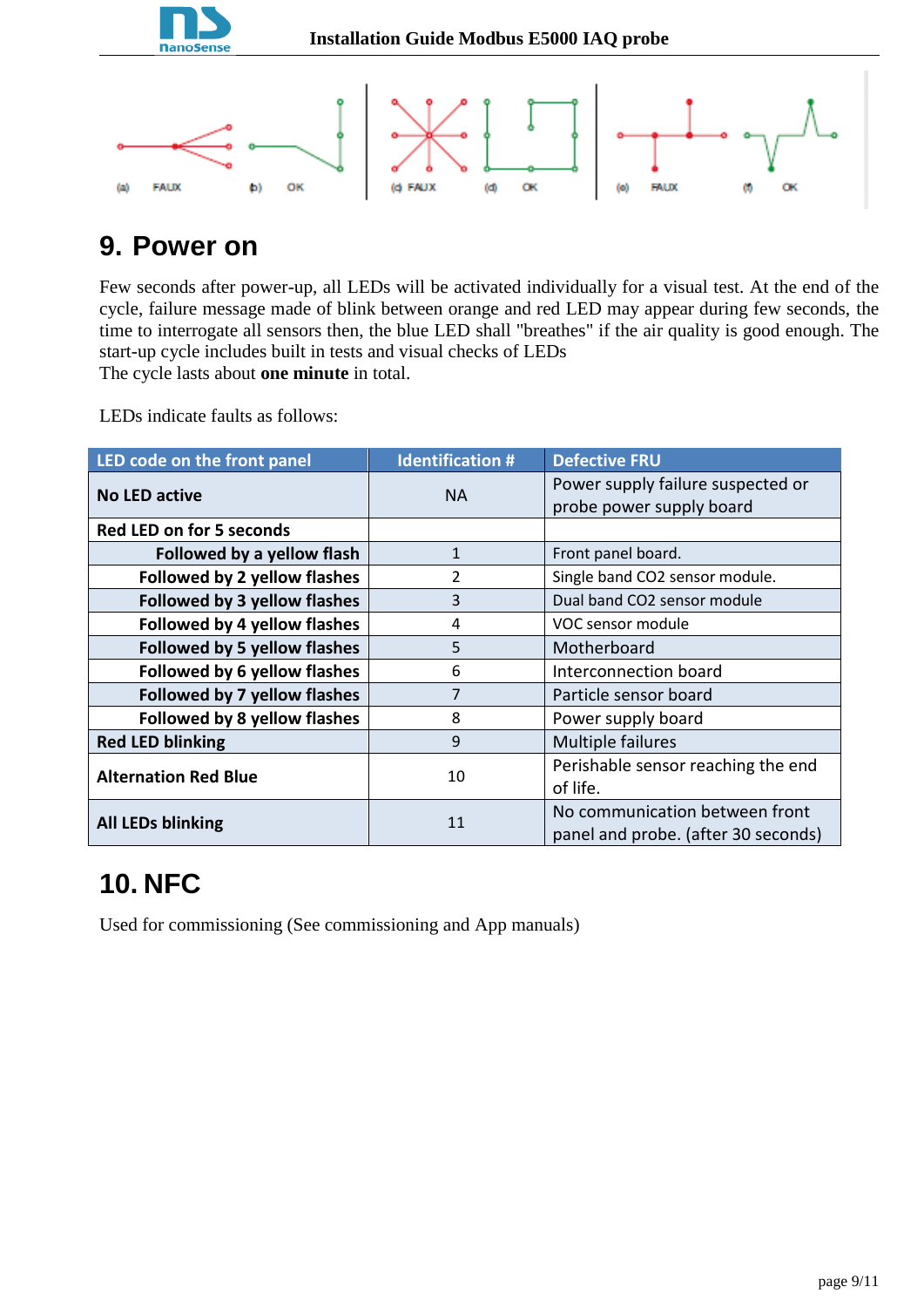

## <span id="page-9-0"></span>**11. Removing the front panel of an installed probe**

There are 4 side recess.

Insert a small screwdriver head horizontally by 1mm into one recess avoiding to damage the wall.

Pull the front panel 2mm from the wall and push the screw driver deeper. (between 2 plastic parts)

Move the screwdriver towards the middle of the side until the front panel unclips from the device.

Be careful not to fall the panel down as the tempered glass may break apart.





### <span id="page-9-1"></span>**12. Disconnection**



### <span id="page-9-2"></span>**13. Recommendations**

The EP50000 probe guarantees you precise measurements for years to come, provided you give it some attention ...

- Do not install your probe near sources of alcohol, gasoline, fuel oil, lubricants, paint or chemicals. The VOC sensor would be contaminated.
- Do not spill aerosol products such as deodorants, perfumes, paints, lubricants, etc. near the probe.
- Avoid contact or proximity with silicone-based materials.
- Do not use detergent or solvent to clean the probe, chemicals can cause sensor failure by contaminating or damaging it temporarily or permanently.
- Do not immerse or spray any liquid in the openings, this could permanently damage the probe.
- Do not attempt to expect an accurate VOC measurement immediately after exposure to high concentration, the sensor requires time to recover and perform to its full potential.

## <span id="page-9-3"></span>**14. Warranty**

This probe was manufactured to high quality standards. However, it can happen that it presents a defect or a failure despite the numerous tests to which it has been subjected. This device is guaranteed against any manufacturing or material defect within the limits of the following provisions:

• The warranty is strictly limited to the exchange or repair in the factory of parts recognized as defective, after examination and control, to the exclusion of any other compensation.